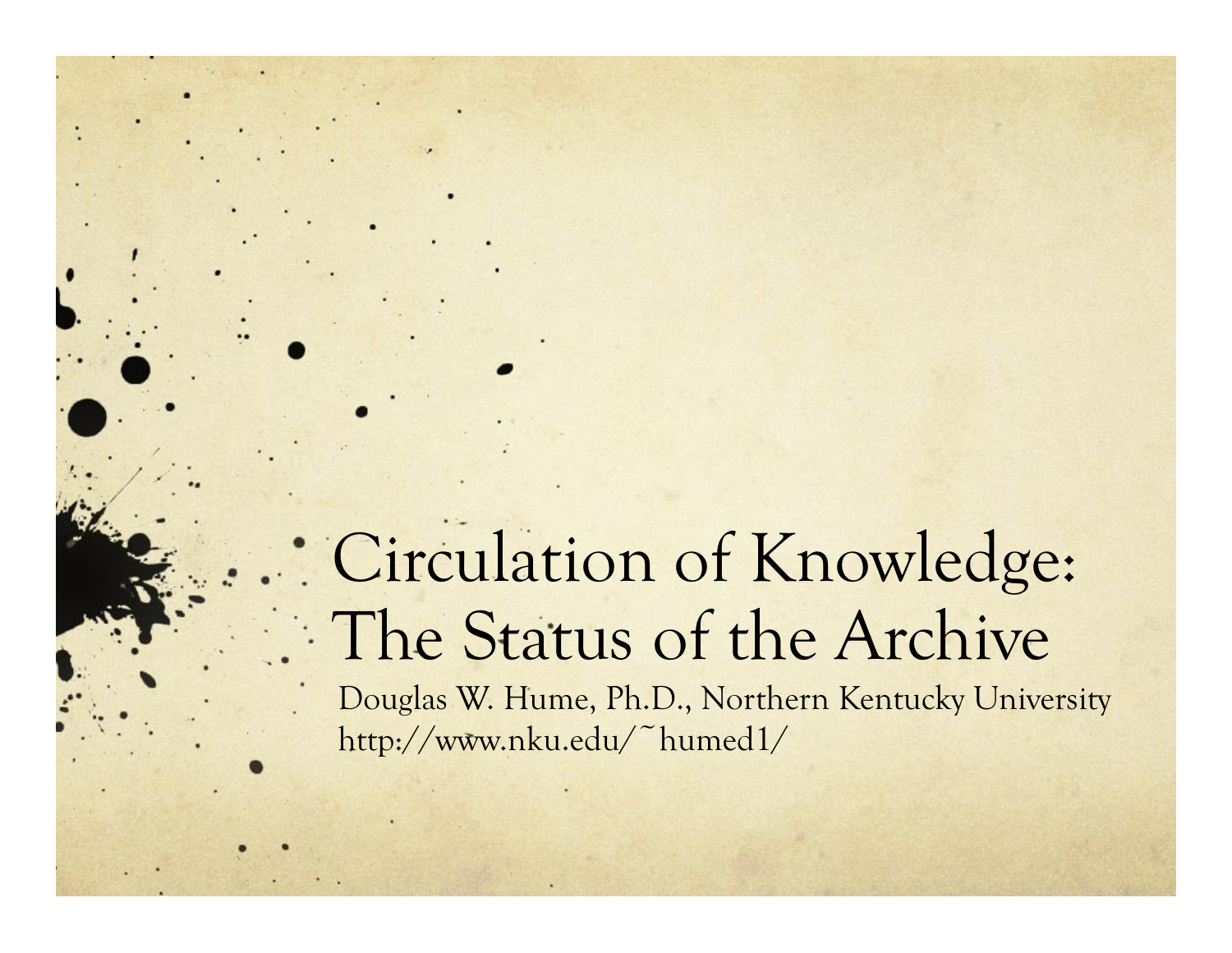#### Questions

- Ways of circulating and storing in accessible form information on cases of ethical conflict and violations of human rights, including but not limited to the Yanomami controversy and the responses to these by the AAA.
- The issue of censorship as AAA policy.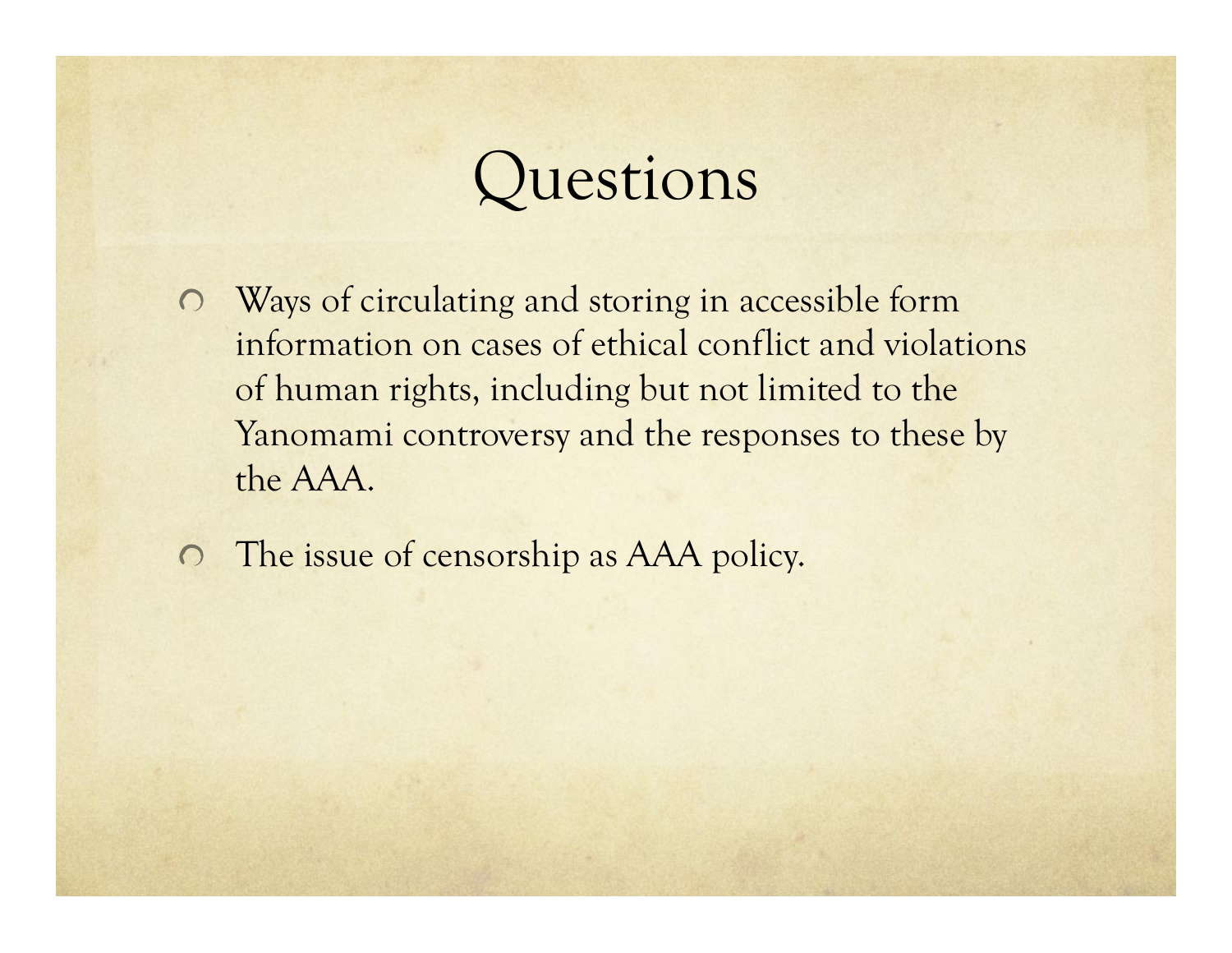# My "Lens"

- **Neutrality**  $\bigcirc$
- Those who are interested in the 'scandal' may find  $\bigcirc$ information to make their own decision about who is telling the truth, what actually happened, and what should be done.
- I believe that there are others who are more qualified by either experience with the Yanomami or with the key players in the 'scandal' that should be stating opinions about the matter.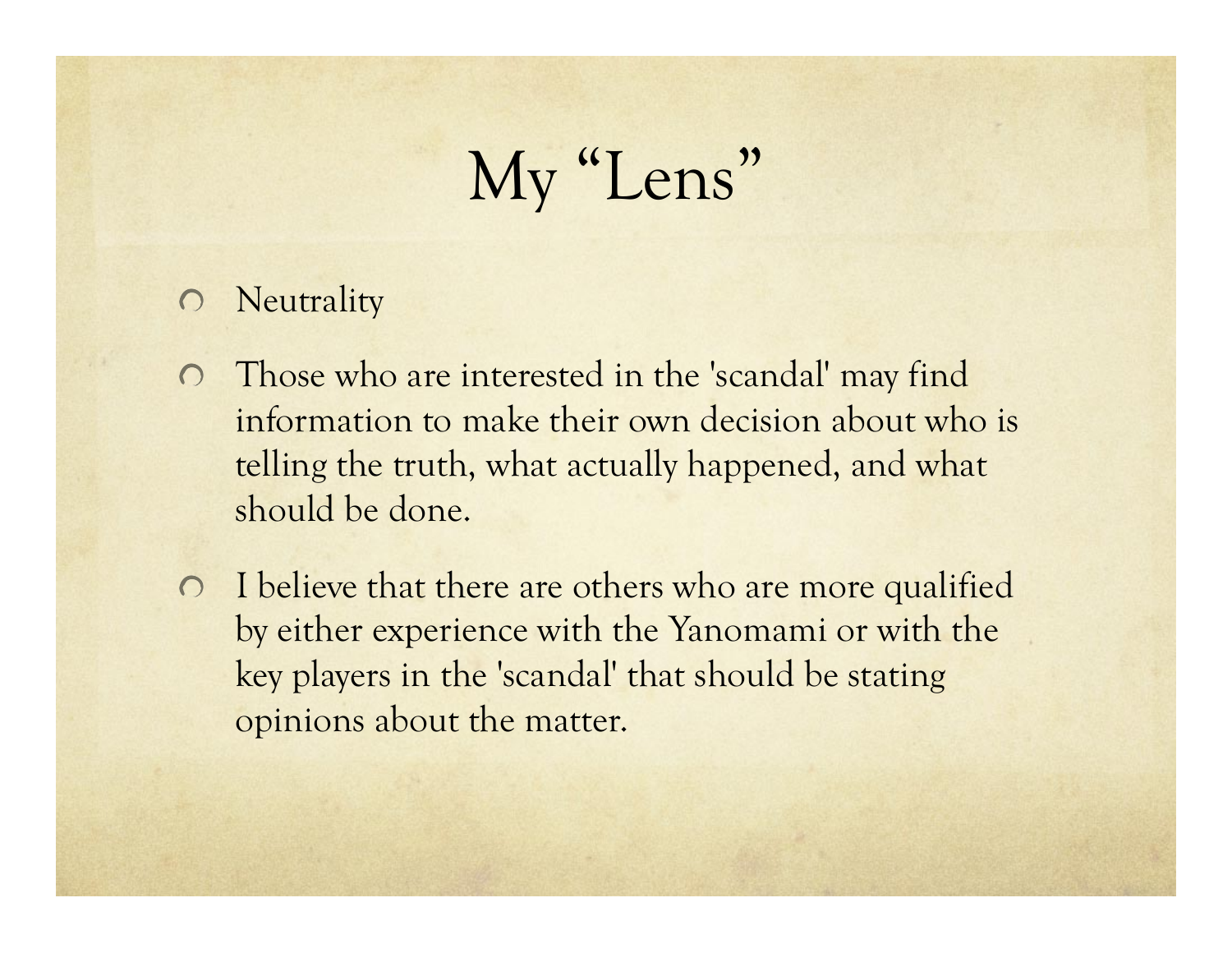## State of the Archive

#### 606 documents:  $\Omega$

- 551 HTML [91%];  $\bigcirc$
- 50 PDF [8%]; and  $\circ$
- 2 RAM, 1 Gif, an 1 MP3 [1%].  $\circ$
- O Of the 551 HTML documents, 362 (66%) point to the source URL and only 96 (27%) of those URLs are still valid.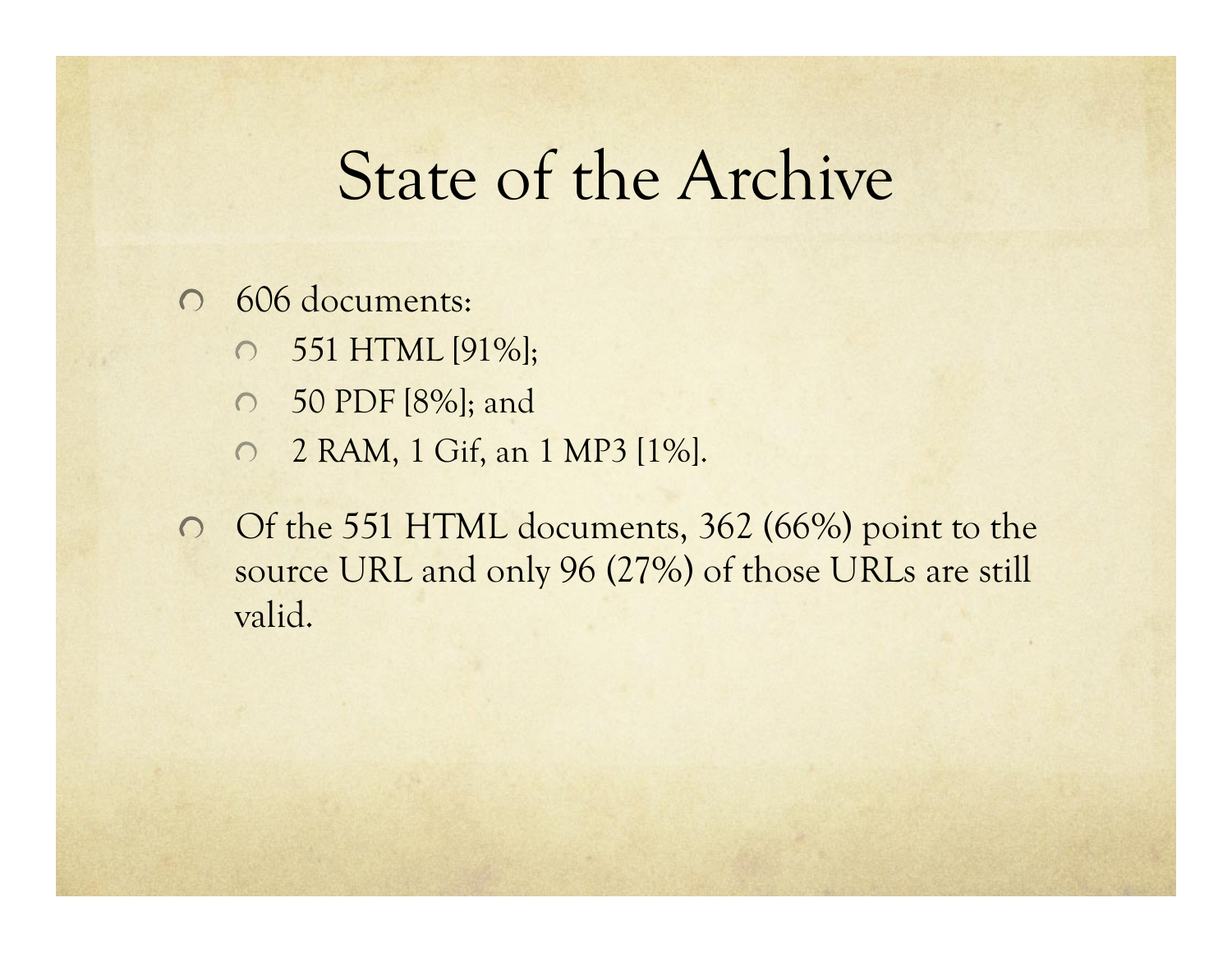## Censorship

- The American Anthropological Association  $\bigcirc$ 
	- Should the AAA host reports that have been recended?  $\bigcap$
	- Should these reports be hosted elsewhere?  $\bigcap$
- The Archive  $\bigcap$ 
	- Fair Use of Copyrighted Materials  $\bigcirc$
- Internet Archive  $\bigcap$ 
	- http://web.archive.org/web/\*/http://members.aol.com/  $\bigcap$ archaeodog/index.htm
	- http://web.archive.org/web/\*/http://www.nku.edu/  $\bigcirc$  $\tilde{\phantom{a}}$ humed $1/$